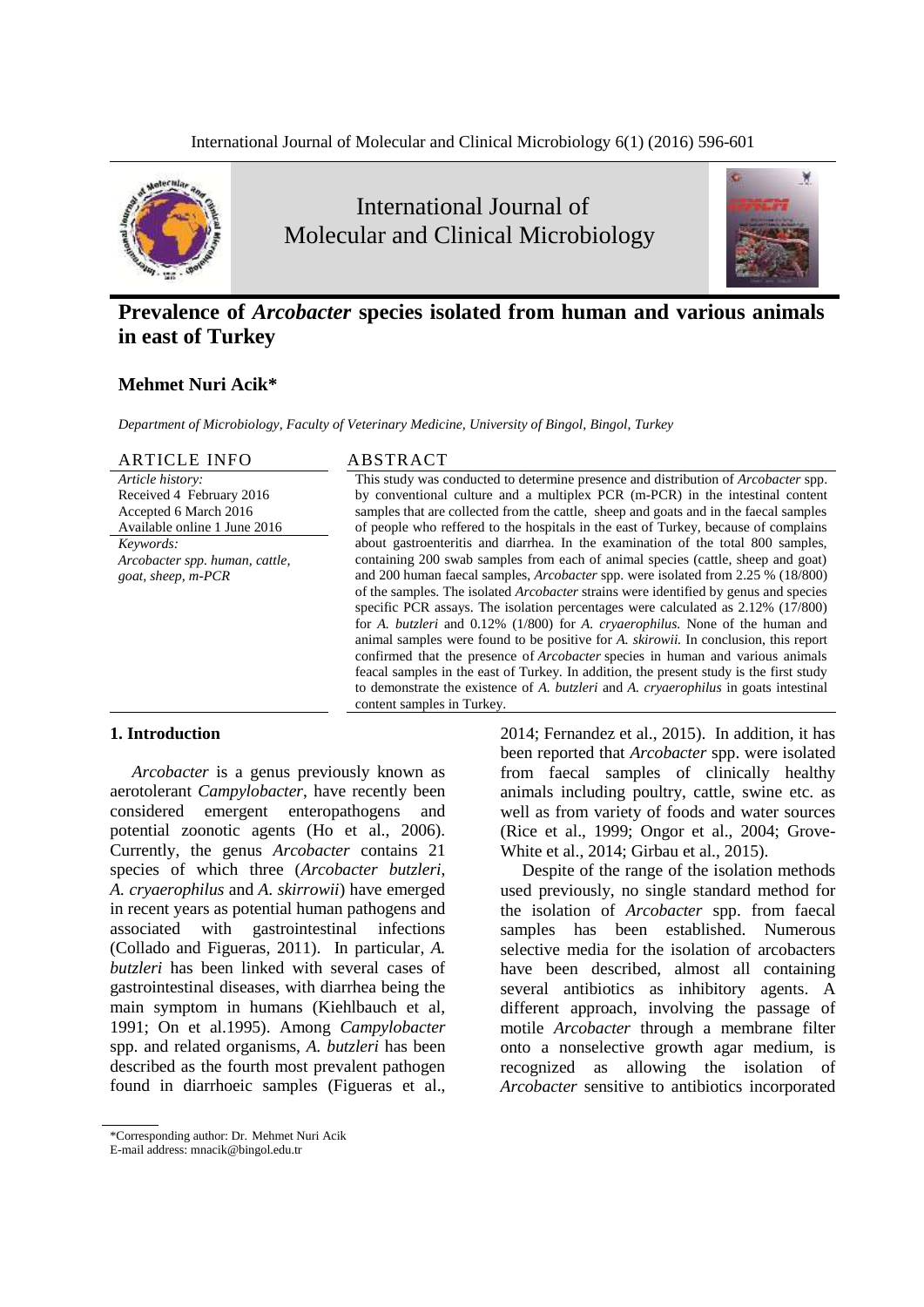into the selective media(Ongor et al., 2004; Hamill et al., 2008). The major drawback of this technique is the labor-intensive character of the method, the lower sensitivity of the medium compared to conventional selective media, and overgrowth of plates by competing fecal contaminants such as bacteria in Enterobactericeae family (Aspinall et al., 1993; Lopez et al., 1998). As a consequence, the use of a selective agar and the filter method in combination is recommended to optimize recovery of arcobacters from faecal samples (Ongor et al., 2004). Due to the difficult phenotypic characterization of *Arcobacter* spp., DNA-based methods as PCR currently have been reported for identify of arcobacters at genus and species level (Harmon and Wesley, 1997; Houf et al., 2000). m-PCR (targeting the 16S and 23S rRNA genes), was developed for the simultaneous detection and identification of *A. butzleri*, *A. cryaerophilus* and *A. skirrowii* by Houf *et al.* (2000).

Information on the presence of arcobacters in various sources in Turkey is limited, so the present study was conducted to determine the prevalence of *Arcobacter* spp. isolated from different animals and human in east of Turkey. According to our knowledge, the present study is the first report of the isolation of *Arcobacter*  spp. from goat intestinal content samples.

#### **2. Materials and Methods**

## *2.1. Samples collection*

A total number 800 samples were collected from various sources including of intestinal contents samples of animals (cattle, sheep, goats) (200 each) slaughtered at a local abattoir in the east of Turkey; faecal samples of people (200) who reffered to the local hospitals with the complaints of gastroenteritis and diarrhea. Faecal samples were obtained from human using sterile cotton swabs. The intestinal contents were also collected from the lumen of the intestine. The swab samples were transferred to the laboratories within tubes containing 0.9% NaCl under cool conditions (at  $4^{\circ}$ C).

# *2.2. Isolation of Arcobacter spp.*

Faecal samples weere examined according to the method described by Ongor et al. (2004). Briefly, samples were homogenized

by vortexing and aseptically inoculated into 10 ml Brucella broth (Difco, Detroit, MI, USA) containing Cefoperazone – Amphotericin - Teicoplanin (CAT) supplement (SR174E, Oxoid, UK) described by Atabay and Corry (1998). All enrichment samples were incubated for 48 h at 30°C under aerobic conditions. The enriched samples were dispensed using a micropipette onto 0.45µ pore size cellulose acetate filter liad on the surface of a Muller-Hinton Agar (CM337, Oxoid) with %5 lysed horse blood. The plates were incubated aerobically at 37°C for 1 h before filters was removed. Then the inoculated plates were incubated under aerobic conditions at 30°C for 48-72 h. The isolates were presumptively identified as *Arcobacter* spp. by colony appearance, microscopic morphology and motility. Then, Two or three pure colonies from each positive sample were selected for following experiments and stored at 20 °C in Nutrient Broth (CM067B; Oxoid) with 15% glycerol.

# *2.3. Multiplex-PCR (m-PCR) to detect Arcobacter at species level*

Single colony from each isolate was used to extract bacterial DNA by the chloroform extraction method as described previoulsy by Acik and Cetinkaya (2005) in Turkey. The PCR was performed in a gradient thermalcycler (TC-512, Techne, UK) in a total reaction volume of 50 µl containing 5 µl of 10 X PCR buffer (750 mM Tris–HCl, pH 8.8, 200 mM (NH4)2SO4, 0.1% Tween 20), 5 µl 25 mM MgCl2, 250 µM of each deoxynucleotide triphosphate, 1.25 U of Taq DNA polymerase (MBI Fermentas, Hanover, MD, USA), 1  $\mu$ M of each primer (Iontek, Bursa, Turkey) and 5 µl of template DNA. A pair of primers derived from 16S rRNA (Harmon and Wesley 1997) was first used to identify arcobacters at genus level. Then, positive DNA samples were examined further using three pairs of specific primers for *A. butzleri*, *A. cryaerophilus* and *A. skirrowii*, which were desribed by Houf *et al.* (2000) for differentiation at species level (Table 2). Amplification procedures used for both genus and species- specific PCR (m-PCR) were described previously (Harmon and Wesley, 1997; Houf et al., 2000). In the genus-specific PCR, products with the molecular size of 1223 bp and in the m-PCR, the sizes of 401, 257, 641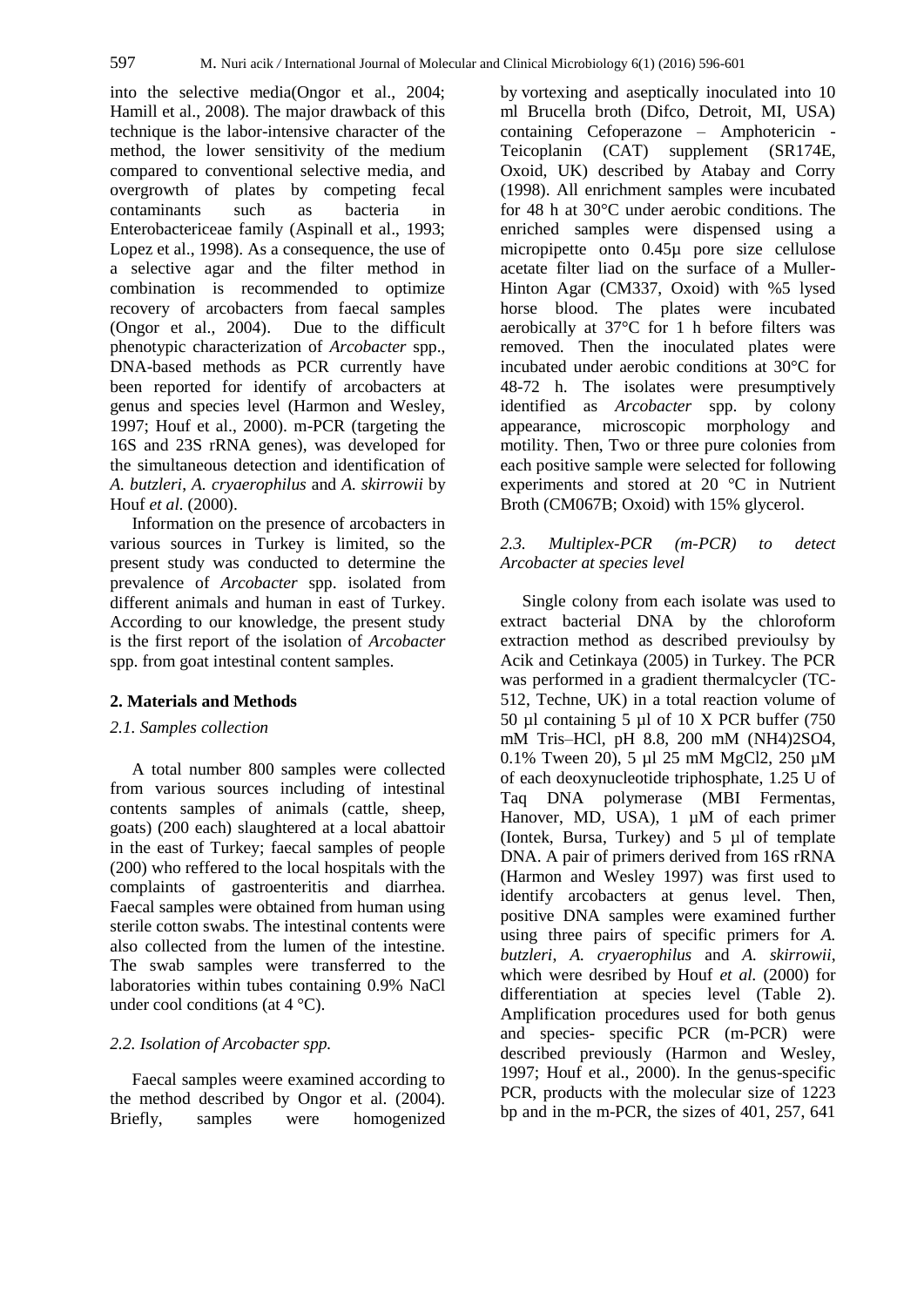bp were considered indicative for identification as *Arcobacter* spp., *A. butzleri*, *A. cryaerophilus* and *A. skirrowii*, respectively. PCR amplicons were detected by electrophoresis in 2% (w/v) agarose gel and stained with ethidium bromide and then visualized using an ultraviolet transilluminator.

Reference *A. butzleri* (ATCC 49616), *A. cryaerophilus* (ATCC 43157) and *A. skirrowii* (ATCC 51132) strains were included as positive controls and distilled water was used as negative control in all assays.

## *2.4. Statistical analysis*

A chi-squared  $(\chi^2)$  test was used to estimate differences between the isolation rates of Arcobacter spp. in animals and human, whereby a probability of less than 0.05 was considered as statistically significant.

### **3. Results**

Of the 800 faecal samples tested by conventional culture and PCR, 18 (2.25%) were detected to be positive for *Arcobacter* spp. the isolation rate of *Arcobacter* spp. determined to be the highest in the intestinal content samples of goat with 4% (8/200) and the lowest in the intestinal content samples of sheep with 1% (2/200). The distribution of isolation rates by sample and animal species is present in Table I.

In m-PCR analysis of DNA samples extracted from the colonies of 18 samples, *A. butzleri* was identified from 17 (94.4%). This proportion was calculated to be 2.1 % when the total number of 800 samples was considered. The presence of *A. butzleri* was found to be highest in intestinal content samples of human, sheep, cattle, followed by intestinal content samples of goat (87.5%). Only one goat sample yielded *A. cryaerophilus* wheras none of the sheep, cattle and human samples were found positive for *A. cryaerophilus*. In addition, no *A. skirrowi* were isolated and identified from samples of human and animals. No significant differences were found between the isolation rates of *Arcobacter* spp. obtained from animals and human  $(P<0.001)$ .

### **4. Discussion**

Arcobacters have been isolated from many different sources such as animals and their products, human and foods. In many studies, arcobacters have been associated with animal diseases including abortion, mastitis and diarrhoea (Vandamme De Ley, 1991; Lopez et al., 1998; Van Driessche et al., 2003; Hamill et al., 2008) and reproduction disorders (De Oliveira et al., 1997). *Arcobacter* species have been also isolated from clinically healthy animals and human (Houf et al., 2000; On et al., 2002, Rice et al., 1999). There is limited research on *Arcobacter* presence in goat samples. Shah et al. (2013) reported that none of the goat faecal samples was found to carry *Arcobacter* spp. On the contrary, 10.7% of faecal samples from goats were reported to be positive for *Arcobacter* by De Semet et al. (2007). In thi study, the prevalence of *Arcobacter* spp. in the goat samples was relatively low, which is compareble to those by De Semet et al. (2007). Differences in *Arcobacter* prevalence in goat samples were also observed between other animals. The prevalence of *Arcobacter* in cattle samples in this study was lower to be prevalence found by Ongor et al. (2004) in Turkey and to prevalance previously reported by Fernandez et al. (2015) in Chile. Other studies have also reported the occurence of arcobacters in clinically healthy cattle, with a prevalence varying from 3.6 to 40.1% (Harmon and Wesley, 1997; Golla et al., 2002; Kabeya et al., 2003; Van Driessche et al., 2003; Grove-White et al., 2014). In addition, previous studies reported high prevalance of *Arcobacter* spp. in sheep (Golla et al., 2002; Rivas et al., 2004). The prevelance of *Arcobacter* spp. in the sheep samples in this study 1%, which is lower than found in a previously study (Golla et al., 2002). A variety of factors, such as age, season, number of animals examined, type of samples and isolation methods, could be proposed to be responsible for the differences in the isolation rates of the agents. Shah *et al.* (2013) reported that prevalence of *Arcobacter* was showed in significant difference in detection rates between adult and young cattle. In addition, the prevalence of *Arcobacter* spp. isolated from water samples in winter was significantly higher than summer (Tazegul, 2010).

In Turkey, there are not records related the prevalence of *Arcopacter* spp. in human, due to not recognize the important of *Arcobacter* for public healthy and not apply isolation and identification of agents in rutine laboratory in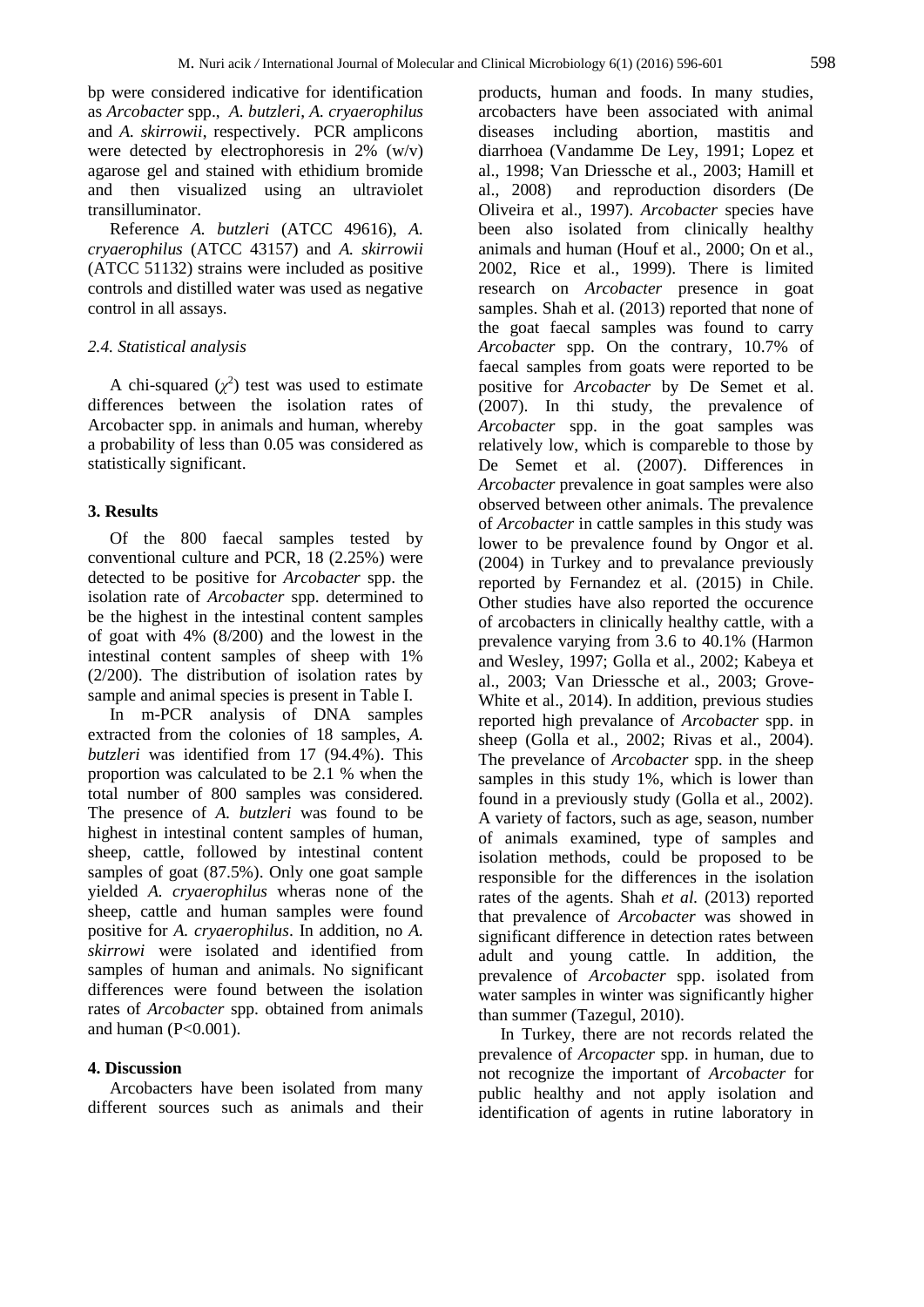hospitals. In a study conducted at the local region in Turkey by Kayman et al. (2012), 9 out of 3287 human faecal samples (0,27%) were detected to be positive for *Arcobacter* spp. In the present study, the prevalence of *Arcobacter*  species in human faecal samples (1.5%) was significantly higher to the prevalence found by Kayman *et al.* (2012). However, the prevalence of *Arcobacter* in this study was similar to the prevalence observed by Abeele et al. (2014) in Belgium (1.3%). Abeele et al. (2014) reported that prevalence of other intestinal pathogens *Campylobacter*, *Salmonella* and *C. difficile* was 5.6%, 2% and 1.6%, respectively. These results suggests that prevalance of *Arcobacter* in human was low compared to those of other foodborne pathogens and *Arcobacter* spp. were the fourth most common pathogen group.

*Arcobacter butzleri* has been described as the predominant species isolated from animals and human samples, and it was confirmed as the most prevalent agent in this study. 94.4% and 5.6% of the tested *Arcobacter* species were found to be positive for *A. butzleri* and *A. cryaerophilus*, respectively, whereas none of the examined samples were found positive for *A. skirrowii*. *Arcobacter cryaerophilus* was detected from only one goat samples in this study. To our knowledge, this is the first report in which in *A. cryaerophilus* was isolated from goat intestinal contents samples. The findings in this study were similar to results previously reported in the animals and human samples. Ongor et al*.* (2004) reported that prevalence of *A butzleri, A. cryaerophilus* and *A. skirrowii* were found to be positive 7% , 2% and 0.7% of cattle faecal samples, respectively, in east of Turkey. In other studies, the high prevalence of the *A.* 

*butzleri* in various animals and human was also reported by other authors (Rahmi, 2014; Yesilmen et al., 2014; Fernandez et al., 2015; Zacharow et al., 2015) Fernandez et al. (2015) reported that only *A. butzleri* was isolated (3.6%) from childeren with diarrhea and unable to recovery A*. cryaerophilus* and *A. skirrowii*. A number of factors such as the type and concentrations of antimicrobial compounds in media might influence the growth and isolation rate *Arcobacter* spp. in particularly, *A. cryaerophilus* and *A. skirrowii*. In addition, some changes in the isolation methods, such as cultivation under microaerobic conditions or the use of blood agar plates without any antibiotic, may improve the isolation rates of *A. skirrowii* and A*. cryaerophilus* due to these species are more difficult to culture than *A. butzleri*.

In conclusion, this report confirmed the presence of *Arcobacter* species in human and various animals feacal samples in the east region of Turkey. Therefore, they can play vital role in contamination of environment and food chain and pose a thtreat for human healthy. According to our knowledge, the present study is the first report of the isolation of *Arcobacter* spp. from goat faecal samples. In additon this is the first report in which in *A. cryaerophilus* was isolated from goat intestinal contents samples.

#### **Acknowledgements**

The technical support of Emine OKSUZ DURMAZ is gratefully acknowledged. This work was supported by the Scientific Research Council of Bingol University (BAP-72-119- 2013)

|                    | <b>PCR</b> and Culture results |                 | m-PCR results |                  |              |
|--------------------|--------------------------------|-----------------|---------------|------------------|--------------|
| Type of<br>samples | No. of<br>samples              | Arcobacter spp. | A. butzleri   | A. cryaerophilus | A. skirrowii |
| Cattle             | 200                            | 5(2.5%)         | $5(100\%)$    |                  |              |
| Sheep              | 200                            | 2(1%)           | $2(100\%)$    |                  |              |
| Goat               | 200                            | 8(4%)           | 7(87.5%)      | $1(12.5\%)$      |              |
| Human              | 200                            | $3(1.5\%)$      | $3(100\%)$    |                  |              |
| Total              | 800                            | $18(2.25\%)$    | 17 (94.4%)    | $1(5.6\%)$       |              |

**Table 1.** Results of culture and m-PCR

P<0.001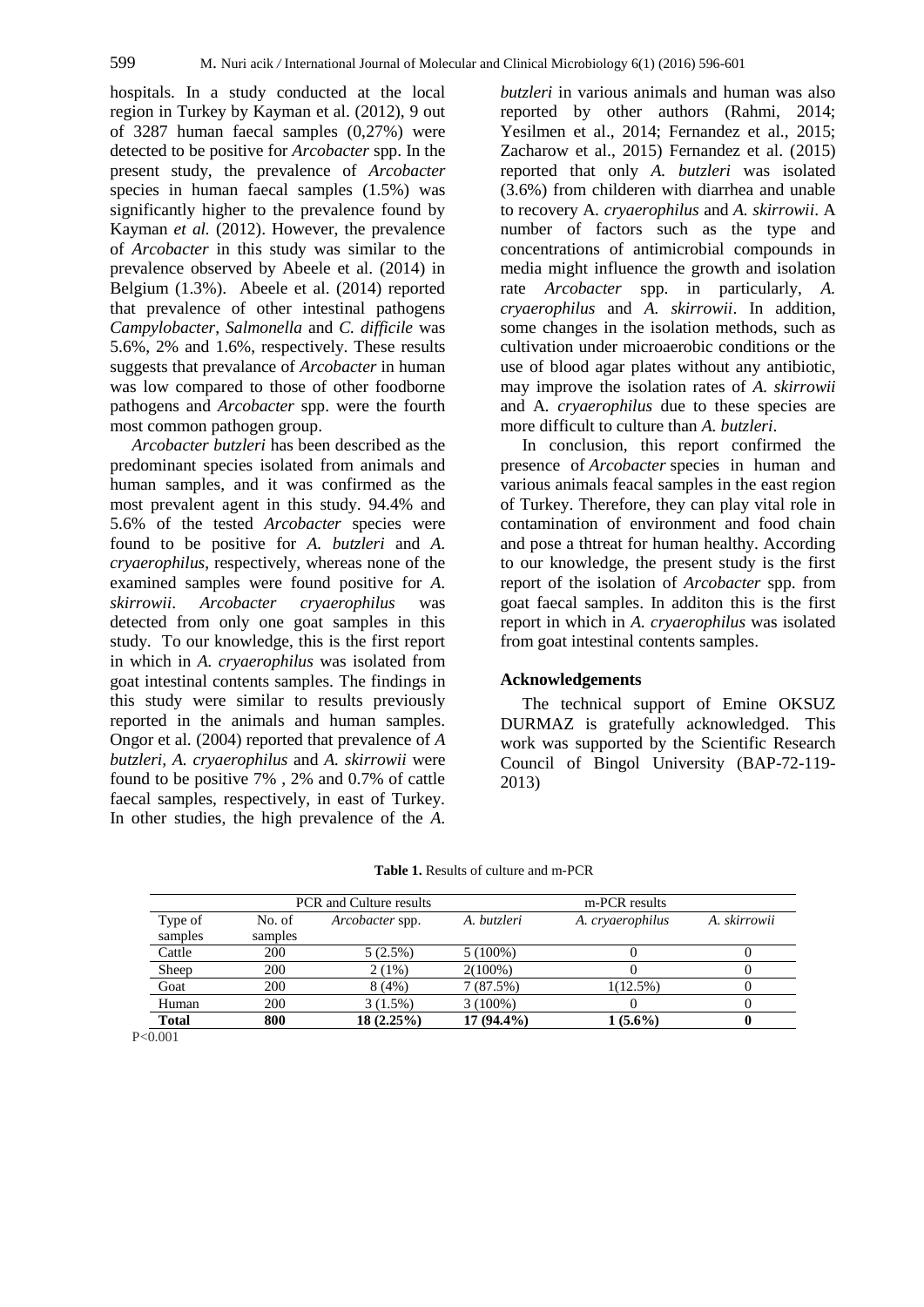| <b>Species</b>  | Primers                    | Sequences $(5^{\degree} - 3^{\degree})$                   | <b>PCR</b> Products<br>(bp) | References                 |
|-----------------|----------------------------|-----------------------------------------------------------|-----------------------------|----------------------------|
| Arcobacter spp. | Arco I<br>Arco II          | AGAGATTAGCCTGTATTGTATC<br><b>TAGCATCCCCGCTTCGAATGA</b>    | 1223                        | Harmon and Wesley,<br>1997 |
| A.butzleri      | <b>BUTZ</b><br><b>ARCO</b> | CCTGGACTTGACATAGTAAGAATGA<br><b>CGTATTCACCGTAGCATAGC</b>  | 401                         | Houf et al., 2000          |
| A.skirrowii     | <b>SKIR</b><br><b>ARCO</b> | <b>GGCGATTTACTGGAACACA</b><br><b>CGTATTCACCGTAGCATAGC</b> | 641                         | Houf et al., $2000$        |
| A.cryaerophilus | CRY1<br>CRY <sub>2</sub>   | <b>TGCTGGAGCGGATAGAAGTA</b><br>AACAACCTACGTCCTTCGAC       | 257                         | Houf et al., $2000$        |

**Table 2**. Primers used in this study.

# **Refereces**

- Acik, M.N., Cetinkaya, B., 2005. [The heterogeneity](http://www.ncbi.nlm.nih.gov/pubmed/16238642)  [of Campylobacter jejuni and Campylobacter coli](http://www.ncbi.nlm.nih.gov/pubmed/16238642)  [strains isolated from healthy cattle.](http://www.ncbi.nlm.nih.gov/pubmed/16238642) Lett Appl Microbiol. 41(5):397-403.
- Aspinall, S.T., Wareing, D.R., Hayward, P.G., Hutchinson, D.N., 1993. Selective medium for thermophilic campylobacters including<br>
Campylobacter upsaliensis. J Clin Pathol. *Campylobacter upsaliensis.* J 46:829–831.
- [Collado,](http://www.ncbi.nlm.nih.gov/pubmed/?term=Collado%20L%5BAuthor%5D&cauthor=true&cauthor_uid=21233511) L., [Figueras,](http://www.ncbi.nlm.nih.gov/pubmed/?term=Figueras%20MJ%5BAuthor%5D&cauthor=true&cauthor_uid=21233511) M.J., 2011. Taxonomy, epidemiology, and clinical relevance of the genus Arcobacter. [Clin Microbiol Rev.](http://www.ncbi.nlm.nih.gov/pubmed/21233511) 24(1):174- 192.
- De [Oliveira, S.J.,](http://www.ncbi.nlm.nih.gov/pubmed/?term=de%20Oliveira%20SJ%5BAuthor%5D&cauthor=true&cauthor_uid=9444071) [Baetz, A.L.,](http://www.ncbi.nlm.nih.gov/pubmed/?term=Baetz%20AL%5BAuthor%5D&cauthor=true&cauthor_uid=9444071) [Wesley, I.V.](http://www.ncbi.nlm.nih.gov/pubmed/?term=Wesley%20IV%5BAuthor%5D&cauthor=true&cauthor_uid=9444071), [Harmon,](http://www.ncbi.nlm.nih.gov/pubmed/?term=Harmon%20KM%5BAuthor%5D&cauthor=true&cauthor_uid=9444071)  [K.M.,](http://www.ncbi.nlm.nih.gov/pubmed/?term=Harmon%20KM%5BAuthor%5D&cauthor=true&cauthor_uid=9444071) 1997. Classification of Arcobacter species isolated from aborted pig fetuses and sows with reproductive problems in Brazil. [Vet Microbiol.](http://www.ncbi.nlm.nih.gov/pubmed/?term=oliveira+1997+arcobacter) 57(4):347-354.
- De Semet, S., Moerman, L., Houf, K., 2007. Fecal shedding of Arcobacter species in sheep and goat at farm level. Zoo Pub Health. 54:80.
- [Fernandez, H.,](http://www.ncbi.nlm.nih.gov/pubmed/?term=Fernandez%20H%5BAuthor%5D&cauthor=true&cauthor_uid=26221100) [Villanueva, M.P.](http://www.ncbi.nlm.nih.gov/pubmed/?term=Villanueva%20MP%5BAuthor%5D&cauthor=true&cauthor_uid=26221100), [Mansilla,](http://www.ncbi.nlm.nih.gov/pubmed/?term=Mansilla%20I%5BAuthor%5D&cauthor=true&cauthor_uid=26221100)  [I.](http://www.ncbi.nlm.nih.gov/pubmed/?term=Mansilla%20I%5BAuthor%5D&cauthor=true&cauthor_uid=26221100), [Gonzalez, M.,](http://www.ncbi.nlm.nih.gov/pubmed/?term=Gonzalez%20M%5BAuthor%5D&cauthor=true&cauthor_uid=26221100) [Latif, F.](http://www.ncbi.nlm.nih.gov/pubmed/?term=Latif%20F%5BAuthor%5D&cauthor=true&cauthor_uid=26221100), 2015. Arcobacter butzleri and A. cryaerophilus in human, animals and food sources, in southern Chile. [Braz J Microbiol.](http://www.ncbi.nlm.nih.gov/pubmed/26221100) 46(1):145-147.
- [Figueras,](http://www.ncbi.nlm.nih.gov/pubmed/?term=Figueras%20MJ%5BAuthor%5D&cauthor=true&cauthor_uid=25356338) M.J., [Levican, A.](http://www.ncbi.nlm.nih.gov/pubmed/?term=Levican%20A%5BAuthor%5D&cauthor=true&cauthor_uid=25356338), [Pujol, I.,](http://www.ncbi.nlm.nih.gov/pubmed/?term=Pujol%20I%5BAuthor%5D&cauthor=true&cauthor_uid=25356338) [Ballester,](http://www.ncbi.nlm.nih.gov/pubmed/?term=Ballester%20F%5BAuthor%5D&cauthor=true&cauthor_uid=25356338)  [F.,](http://www.ncbi.nlm.nih.gov/pubmed/?term=Ballester%20F%5BAuthor%5D&cauthor=true&cauthor_uid=25356338) [Rabada-quilez, M.J.](http://www.ncbi.nlm.nih.gov/pubmed/?term=Rabada%20Quilez%20MJ%5BAuthor%5D&cauthor=true&cauthor_uid=25356338), [Gomez-Bertomeu, F.](http://www.ncbi.nlm.nih.gov/pubmed/?term=Gomez-Bertomeu%20F%5BAuthor%5D&cauthor=true&cauthor_uid=25356338), 2014. A severe case of persistent diarrhoea associated with Arcobacter cryaerophilus but attributed to Campylobacter sp. and a review of the clinical incidence of Arcobacter spp. [New](http://www.ncbi.nlm.nih.gov/pubmed/25356338)  [Microbes. New Infect.](http://www.ncbi.nlm.nih.gov/pubmed/25356338) 2(2):31-37.
- [Girbau, C.](http://www.ncbi.nlm.nih.gov/pubmed/?term=Girbau%20C%5BAuthor%5D&cauthor=true&cauthor_uid=26338128), [Guerra C.](http://www.ncbi.nlm.nih.gov/pubmed/?term=Guerra%20C%5BAuthor%5D&cauthor=true&cauthor_uid=26338128), [Martinez-Malaxetxebarria,](http://www.ncbi.nlm.nih.gov/pubmed/?term=Mart%C3%ADnez-Malaxetxebarria%20I%5BAuthor%5D&cauthor=true&cauthor_uid=26338128)  [I.](http://www.ncbi.nlm.nih.gov/pubmed/?term=Mart%C3%ADnez-Malaxetxebarria%20I%5BAuthor%5D&cauthor=true&cauthor_uid=26338128), [Alonso, R.,](http://www.ncbi.nlm.nih.gov/pubmed/?term=Alonso%20R%5BAuthor%5D&cauthor=true&cauthor_uid=26338128) [Fernandez-Astorga, A.](http://www.ncbi.nlm.nih.gov/pubmed/?term=Fern%C3%A1ndez-Astorga%20A%5BAuthor%5D&cauthor=true&cauthor_uid=26338128), 2015. Prevalence of ten putative virulence genes in the emerging foodborne pathogen Arcobacter isolated from foodproducts. Food [Microbiol.](http://www.ncbi.nlm.nih.gov/pubmed/26338128) 52:146-149.
- [Golla,](http://www.ncbi.nlm.nih.gov/pubmed/?term=Golla%20SC%5BAuthor%5D&cauthor=true&cauthor_uid=12495000) S.C., [Murano, E.A.](http://www.ncbi.nlm.nih.gov/pubmed/?term=Murano%20EA%5BAuthor%5D&cauthor=true&cauthor_uid=12495000), [Johnson,](http://www.ncbi.nlm.nih.gov/pubmed/?term=Johnson%20LG%5BAuthor%5D&cauthor=true&cauthor_uid=12495000) L.G., [Tipton,](http://www.ncbi.nlm.nih.gov/pubmed/?term=Tipton%20NC%5BAuthor%5D&cauthor=true&cauthor_uid=12495000)  [N.C.,](http://www.ncbi.nlm.nih.gov/pubmed/?term=Tipton%20NC%5BAuthor%5D&cauthor=true&cauthor_uid=12495000) [Cureington, E.A.](http://www.ncbi.nlm.nih.gov/pubmed/?term=Cureington%20EA%5BAuthor%5D&cauthor=true&cauthor_uid=12495000), [Savell, J.W.](http://www.ncbi.nlm.nih.gov/pubmed/?term=Savell%20JW%5BAuthor%5D&cauthor=true&cauthor_uid=12495000), 2002. Determination of the occurrence of Arcobacter butzleri in beef and dairy cattle

from Texas by various isolation methods. [J Food](http://www.ncbi.nlm.nih.gov/pubmed/?term=golla+2002+arcobacter)  [Prot.](http://www.ncbi.nlm.nih.gov/pubmed/?term=golla+2002+arcobacter) 65(12):1849-1853.

- [Grove-White, D.H.](http://www.ncbi.nlm.nih.gov/pubmed/?term=Grove-White%20DH%5BAuthor%5D&cauthor=true&cauthor_uid=23830295), [Leatherbarrow, A.J.](http://www.ncbi.nlm.nih.gov/pubmed/?term=Leatherbarrow%20AJ%5BAuthor%5D&cauthor=true&cauthor_uid=23830295), [Cripps,](http://www.ncbi.nlm.nih.gov/pubmed/?term=Cripps%20PJ%5BAuthor%5D&cauthor=true&cauthor_uid=23830295)  [P.J.](http://www.ncbi.nlm.nih.gov/pubmed/?term=Cripps%20PJ%5BAuthor%5D&cauthor=true&cauthor_uid=23830295), [Diggle, P.J,](http://www.ncbi.nlm.nih.gov/pubmed/?term=Diggle%20PJ%5BAuthor%5D&cauthor=true&cauthor_uid=23830295) [French, N.P.](http://www.ncbi.nlm.nih.gov/pubmed/?term=French%20NP%5BAuthor%5D&cauthor=true&cauthor_uid=23830295), 2014. Temporal and farm-management-associated variation in faecal pat prevalence of Arcobacter spp. in ruminants. [Epidemiol Infect.](http://www.ncbi.nlm.nih.gov/pubmed/23830295) 142(4):861-870.
- [Hamill, S.,](http://www.ncbi.nlm.nih.gov/pubmed/?term=Hamill%20S%5BAuthor%5D&cauthor=true&cauthor_uid=18468046) [Neill, S.D.](http://www.ncbi.nlm.nih.gov/pubmed/?term=Neill%20SD%5BAuthor%5D&cauthor=true&cauthor_uid=18468046), [Madden, R.H.](http://www.ncbi.nlm.nih.gov/pubmed/?term=Madden%20RH%5BAuthor%5D&cauthor=true&cauthor_uid=18468046), 2008. A comparison of media for the isolation of Arcobacter spp. from retail packs of beef. [J](http://www.ncbi.nlm.nih.gov/pubmed/18468046)  [Food Prot.](http://www.ncbi.nlm.nih.gov/pubmed/18468046)71(4):850-854.
- Harmon, K.M., Wesley I.V., 1997. [Multiplex PCR](http://www.ncbi.nlm.nih.gov/pubmed/9453132)  [for the identification](http://www.ncbi.nlm.nih.gov/pubmed/9453132) of Arcobacter and differentiation of Arcobacter [butzleri from other](http://www.ncbi.nlm.nih.gov/pubmed/9453132)  [arcobacters.](http://www.ncbi.nlm.nih.gov/pubmed/9453132) Vet Microbiol. 58(2-4): 215-27.
- [Ho, H.T., Li](http://www.sciencedirect.com/science/article/pii/S0378113506000939)pman, L.J. , [Gaastra](http://www.sciencedirect.com/science/article/pii/S0378113506000939) W., 2006. Arcobacter, what is known and unknown about a potential foodborne zoonotic agent! [Vet](http://www.sciencedirect.com/science/journal/03781135)  [Microbiol.](http://www.sciencedirect.com/science/journal/03781135) 115(1-3):1–13.
- Houf, K., Tutenel, A., De Zutter, L., Van Hoof, J., Vandamme P., 2000. Development of a multiplex PCR assay for the simultaneous detection and identification of Arcobacter butzleri, Arcobacter cryaerophilus and Arcobacter skirrowii. FEMS Microbiol Lett. 193:89–94.
- [Houf, K.,](http://www.ncbi.nlm.nih.gov/pubmed/?term=Houf%20K%5BAuthor%5D&cauthor=true&cauthor_uid=17097175) [Stephan, R.,](http://www.ncbi.nlm.nih.gov/pubmed/?term=Stephan%20R%5BAuthor%5D&cauthor=true&cauthor_uid=17097175) 2007. Isolation and characterization of the emerging foodborn pathogen Arcobacter from human stool. J [Microbiol Methods.](http://www.ncbi.nlm.nih.gov/pubmed/17097175) 68(2): 408-413.
- [Kabeya,](http://www.ncbi.nlm.nih.gov/pubmed/?term=Kabeya%20H%5BAuthor%5D&cauthor=true&cauthor_uid=12637003) H., [Maruyama, S.](http://www.ncbi.nlm.nih.gov/pubmed/?term=Maruyama%20S%5BAuthor%5D&cauthor=true&cauthor_uid=12637003), [Morita, A Y.](http://www.ncbi.nlm.nih.gov/pubmed/?term=Morita%20Y%5BAuthor%5D&cauthor=true&cauthor_uid=12637003), [Kubo,](http://www.ncbi.nlm.nih.gov/pubmed/?term=Kubo%20M%5BAuthor%5D&cauthor=true&cauthor_uid=12637003)  [M.,](http://www.ncbi.nlm.nih.gov/pubmed/?term=Kubo%20M%5BAuthor%5D&cauthor=true&cauthor_uid=12637003) [Yamamoto, K.,](http://www.ncbi.nlm.nih.gov/pubmed/?term=Yamamoto%20K%5BAuthor%5D&cauthor=true&cauthor_uid=12637003) [Arai, S.](http://www.ncbi.nlm.nih.gov/pubmed/?term=Arai%20S%5BAuthor%5D&cauthor=true&cauthor_uid=12637003), [Izumi,](http://www.ncbi.nlm.nih.gov/pubmed/?term=Izumi%20T%5BAuthor%5D&cauthor=true&cauthor_uid=12637003)  [T.](http://www.ncbi.nlm.nih.gov/pubmed/?term=Izumi%20T%5BAuthor%5D&cauthor=true&cauthor_uid=12637003), [Kobayashi, Y.,](http://www.ncbi.nlm.nih.gov/pubmed/?term=Kobayashi%20Y%5BAuthor%5D&cauthor=true&cauthor_uid=12637003) [Katsube, Y.](http://www.ncbi.nlm.nih.gov/pubmed/?term=Katsube%20Y%5BAuthor%5D&cauthor=true&cauthor_uid=12637003), [Mikam,, T.](http://www.ncbi.nlm.nih.gov/pubmed/?term=Mikami%20T%5BAuthor%5D&cauthor=true&cauthor_uid=12637003), 2003. Distribution of Arcobacter species among livestock in Japan. [Vet Microbiol.](http://www.ncbi.nlm.nih.gov/pubmed/12637003) 93(2): 153-158.
- [Kayman, T.](http://www.ncbi.nlm.nih.gov/pubmed/?term=Kayman%20T%5BAuthor%5D&cauthor=true&cauthor_uid=22700547), [Abay, S.](http://www.ncbi.nlm.nih.gov/pubmed/?term=Abay%20S%5BAuthor%5D&cauthor=true&cauthor_uid=22700547), [Hızlısoy, H.](http://www.ncbi.nlm.nih.gov/pubmed/?term=Hizlisoy%20H%5BAuthor%5D&cauthor=true&cauthor_uid=22700547), [Atabay,](http://www.ncbi.nlm.nih.gov/pubmed/?term=Atabay%20HI%5BAuthor%5D&cauthor=true&cauthor_uid=22700547)  [H.I.](http://www.ncbi.nlm.nih.gov/pubmed/?term=Atabay%20HI%5BAuthor%5D&cauthor=true&cauthor_uid=22700547), [Diker, K.S.](http://www.ncbi.nlm.nih.gov/pubmed/?term=Diker%20KS%5BAuthor%5D&cauthor=true&cauthor_uid=22700547), [Aydın, F.](http://www.ncbi.nlm.nih.gov/pubmed/?term=Aydin%20F%5BAuthor%5D&cauthor=true&cauthor_uid=22700547), 2012. Emerging pathogen Arcobacter spp. in acute gastroenteritis: molecular identification, antibiotic susceptibilities and genotyping of the isolated arcobacters. [J Med](http://www.ncbi.nlm.nih.gov/pubmed/22700547)  [Microbiol.](http://www.ncbi.nlm.nih.gov/pubmed/22700547) 61:1439-1444.
- Lopez, L., Castillo, F. J., Clavel, A., Rubio, M. C., 1998. Use of a selective medium and a membrane filter method for isolation of *Campylobacter* species from Spanish paediatric